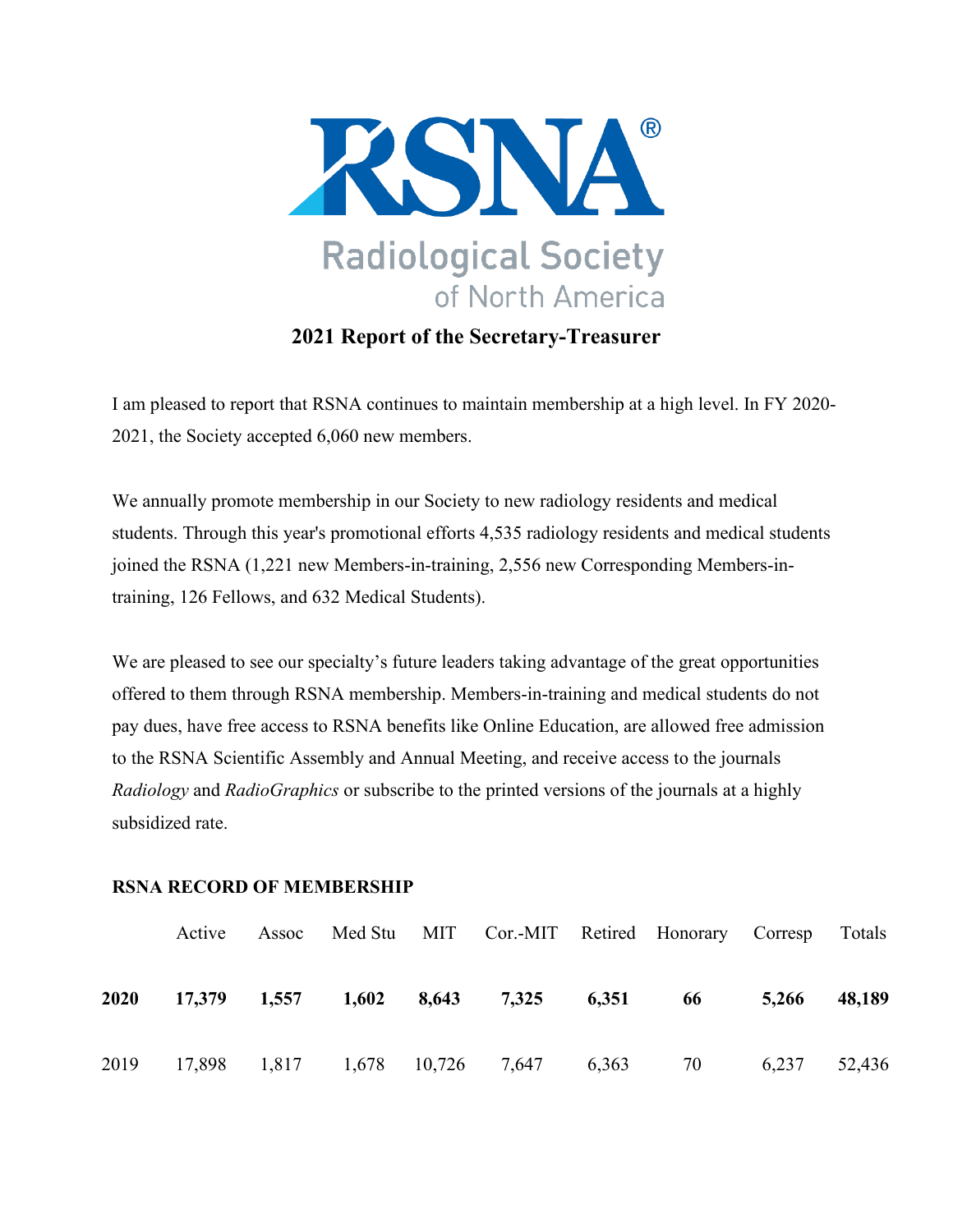#### **DECEASED RSNA MEMBERS FROM 11/1/20 - 10/31/21**

- John R. Bentson, MD, Pacific Palisades, CA (R83)
- Jacques Bernier, MD, Edmonton, Canada (R83)
- David L. Bloom, MD, Boston, MA (R90)
- Heinz D. Boettcher, MD, Steinfeld, Germany (R85)
- Edgar W. Branyon Jr, MD, Nashville, TN (M02)
- Charles R. Brite, MD, Murfreesboro, TN (M20)
- Thomas O. Coppedge Jr, MD, Charlotte, NC (M83)
- Roland D. Cull, MD, Springfield, IL (M83)
- Sheila M. Deshmukh, MD, La Grange, IL (M99)
- Allan L. Dewald, MD, Rapid City, SD (H90)
- Dirk S. Dixon, MD, Lexington, NC (M74)
- Joan Eliasoph, MD, New York, NY (RP61)
- Mehdi S. Eslami, MD, Southbury, CT (R82)
- Charles R. Fitz, MD, Pittsburgh, PA (R67)
- William J. Frates, MD, Hingham, MA (R59)
- Arnold Z. Geller, MD, Riverside, CA (R65)
- Alberto Gonzalez, MD, Arden Hills, MN (R54)
- Brian L. Hayes, MD, Akron, OH (R74)
- E. Robert Heitzman, MD, Syracuse, NY (R80)
- Ernest W. Hetrick, MD, Marion, OH (R85)
- C. Wallace Hooser, MD, Colleyville, TX (R82)
- Michael S. Huckman, MD, Chicago, IL (R58)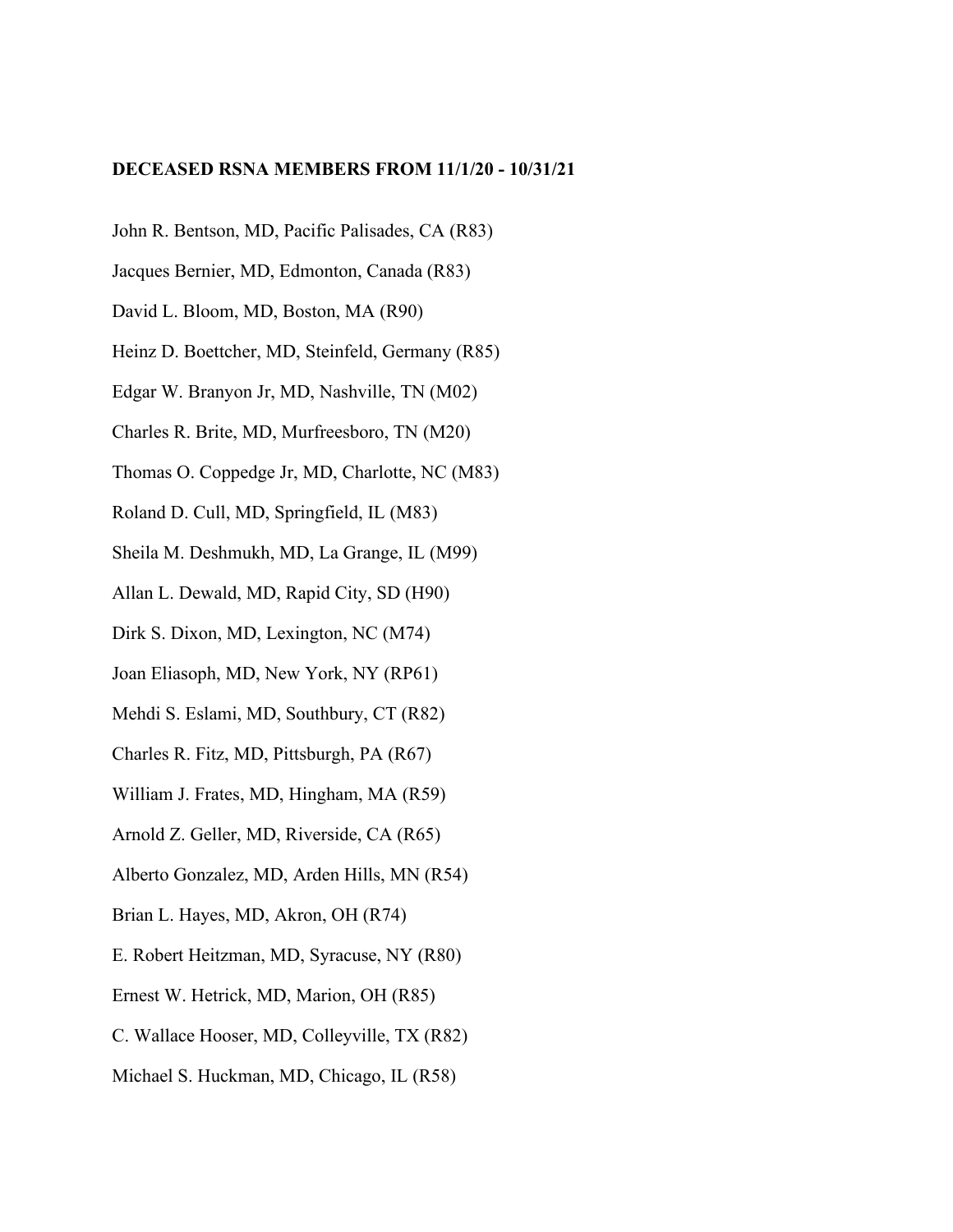- George E. Irwin Jr, MD, Fort Myers, FL (R73)
- C. R. Kamath, MD, Elkridge, MD (R72)
- Bruce C. Kirkham, MD, Egg Harbor, WI (R71)
- S. W. Kran, MD, Solon, OH (R76)
- Bradley G. Langer, MD, Chicago, IL (R88)
- Michael J. Lanoux, MD, McAllen, TX (R80)
- Leonard H. Levitan, MD, Minneapolis, MN (R73)
- David B. Lewall, MD, Victoria, Canada (R48)
- Otha W. Linton, MSJ, Tucson, AZ (R75)
- Angelo G. Lurus, MD, Spokane, WA (R70)
- Manuel A. Madayag, MD, Chicago, IL (R65)
- Richard A. Menghetti, MD, Linwood, NJ (R8)
- Edward I. Miller, MD, Costa Mesa, CA (R69)
- Harvey L. Nisenbaum, MD, Wynnewood, PA (R64)
- Suhas G. Parulekar, MD, St Pete Beach, FL (R75)
- Michael D. Schaen, MD, Mason, OH (R66)
- Neil F. Schneider, MD, Mercer Island, WA (R72)
- H. G. Seydel, MD, New Smyrna Beach, FL (R87)
- James R. Stevenson, MD, JD, Albuquerque, NM (R77)
- William H. Sutro, MD, Boynton Beach, FL (R69)
- James G. Tarter, MD, Belleville, IL (R70)
- H. Peter Wetzel, MD, Friedrichshafen, Germany (R80)
- Robert H. Wilkinson Jr, MD, Durham, NC (R69)
- Robert G. Wilkinson, MD, Cataumet, MA (R78)
- Alan C. Winfield, MD, Green Valley, AZ (R74)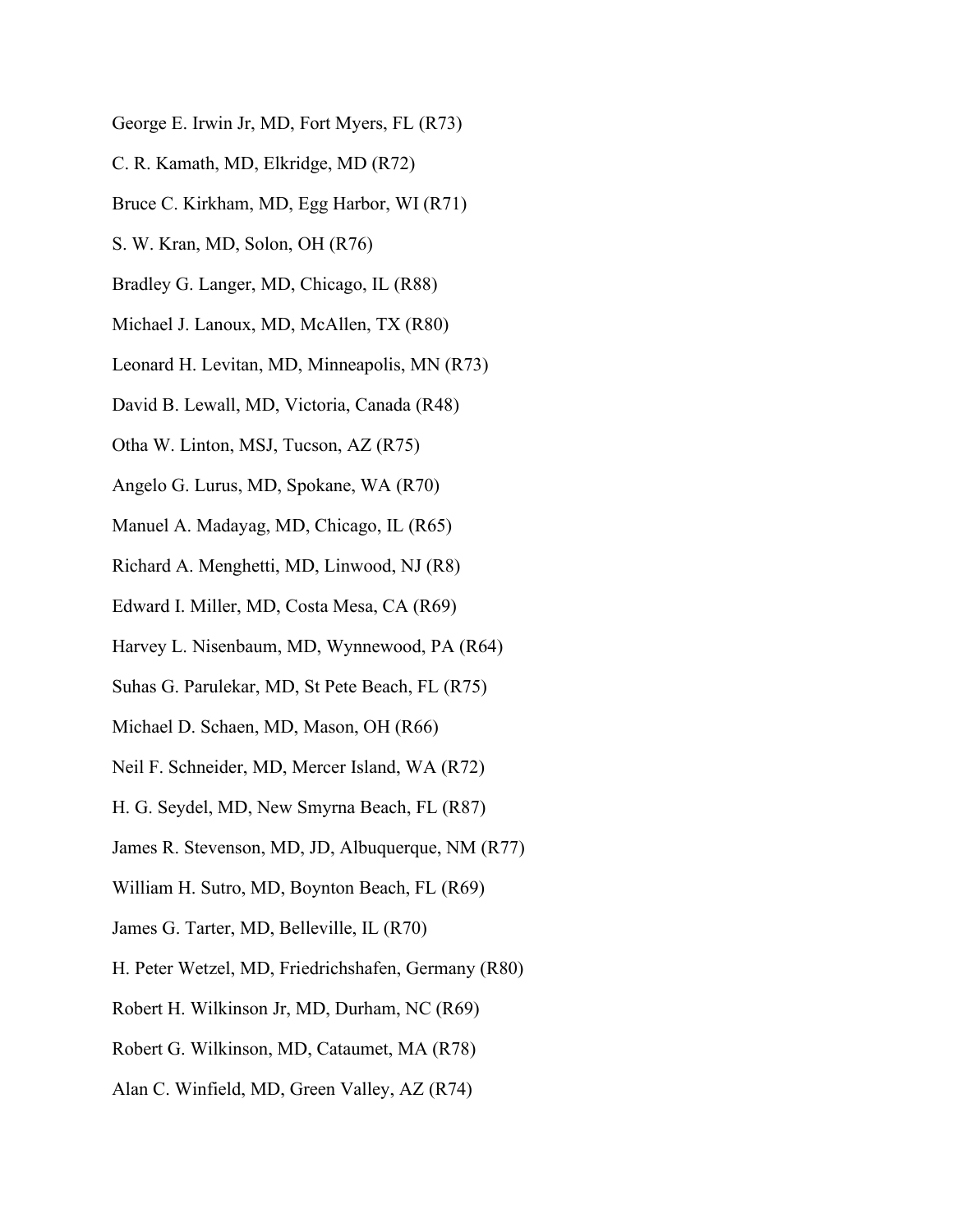Beverly P. Wood, MD, PhD, La Canada, CA (R81)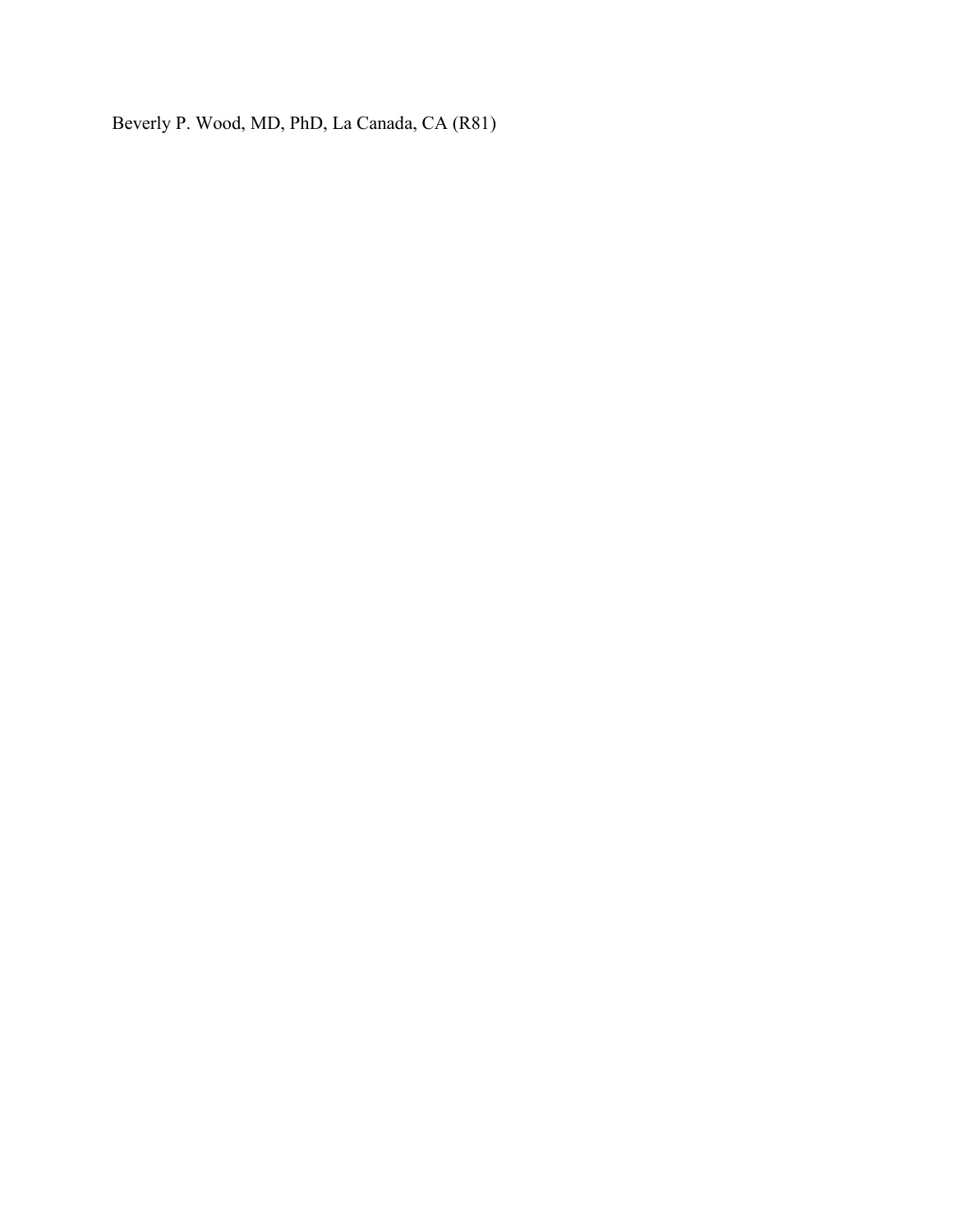### **FINANCIAL STATEMENTS**

The financial statements for the fiscal year ended June 30, 2021, reflect positive earnings for the Society.

The Society continues to experience financial growth. This is a result of maintaining its revenue sources and at the same time controlling its expenses. The return on investments is especially important for the Society's Research and Education Foundation, as its ability to fund grants is directly impacted by investment earnings.

BKD LLP completed its annual audit of the Society's financial statements issuing an unmodified opinion, indicating that BKD LLP found no material differences to the financial information presented in the Society's year-end financial statements. In addition, BKD LLP indicated to the Audit Committee that it did not find any material weaknesses in the Society's internal accounting procedures.

The following Balance Sheet and Statement of Activities have been condensed from the year-end audit report prepared by BKD LLP, as of June 30, 2021. The detailed audited report is kept on file at the RSNA's headquarters: Radiological Society of North America, 820 Jorie Boulevard, Oak Brook, IL 60523. It is available for review there by members of the RSNA.

Bruce G. Haffty, MD Secretary-Treasurer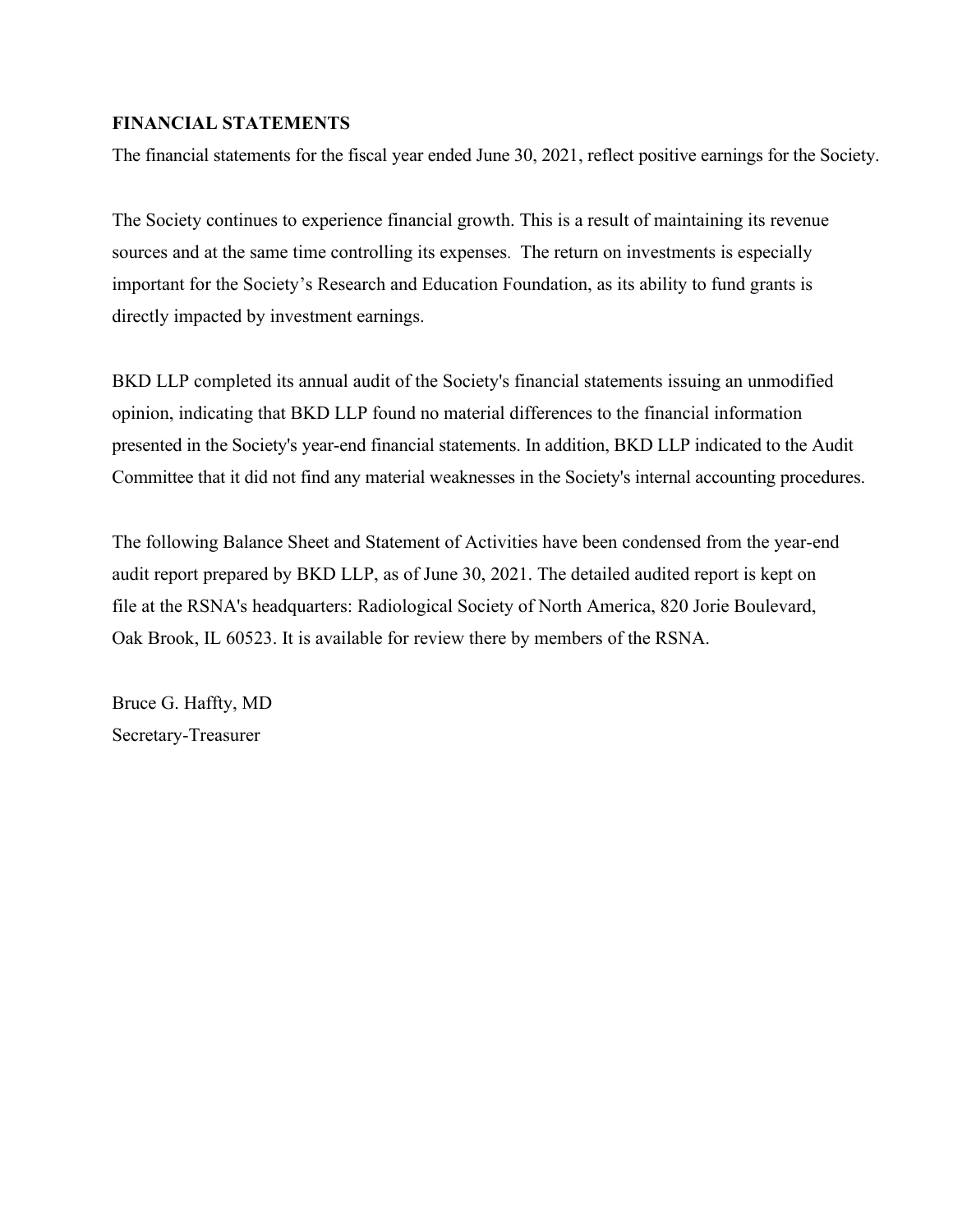*June 30, 2021*

# **ASSETS**

| Cash and Short-Term Investments              | \$4,269,228   |
|----------------------------------------------|---------------|
| Receivables and Other Current Assets         | 9,972,049     |
| Long-Term Investments                        | 167,284,190   |
| Property, Furniture and Equipment            | 20,574,940    |
| <b>Total Assets</b>                          | \$202,100,407 |
| <b>Liabilities and Net Assets</b>            |               |
| Accounts Payable and Short-Term Debt         | \$11,694,333  |
| Deferred Revenue                             | 22,128,961    |
| Other Long-Term Liabilities                  | 332,813       |
| Net Assets:                                  |               |
| <b>Without donor Restrictions:</b>           |               |
| Undesignated                                 | 68,294,662    |
| Designated-Research and Education Foundation | 70,098,408    |
| Total without donor restrictions             | 138,393,070   |
| With donor restrictions:                     |               |
| Purpose restrictions                         | 29,551,230    |
| Total net assets                             | 167,944,300   |
| <b>Total Liabilities and Net Assets</b>      | \$202,100,407 |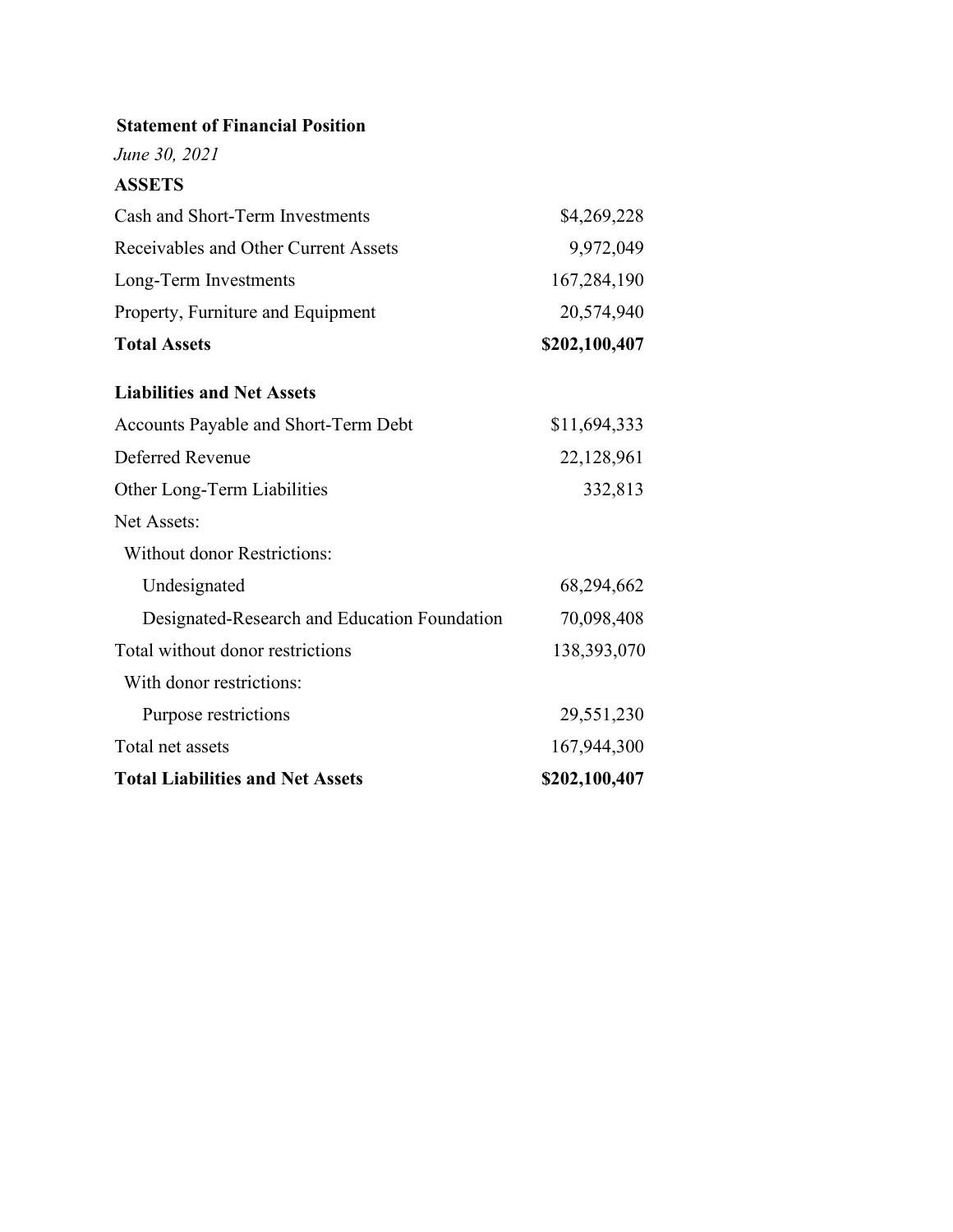# **Statement of Activities**

*Year ending June 30, 2021*

# **REVENUE**

| <b>Total Revenue</b>                          | \$44,846,518 |
|-----------------------------------------------|--------------|
| Contributions                                 | 1,782,584    |
| <b>Investment Earnings</b>                    | 14,901,526   |
| <b>Annual Scientific Assembly</b>             | 7,239,777    |
| <b>Publications and Educational Materials</b> | 13,773,496   |
| Membership Services                           | \$7,149,135  |

# **EXPENSES**

| <b>Total Expenses</b>                  | \$42,260,318 |
|----------------------------------------|--------------|
| Depreciation                           | 1,480,993    |
| Research and Education Foundation      | 4,857,417    |
| Annual Scientific Assembly             | 10,870,090   |
| Publications and Educational Materials | 17,870,724   |
| Membership Services                    | \$7,181,094  |

| Net Assets at end of year                                              | \$167,944,300 |
|------------------------------------------------------------------------|---------------|
| Net Assets at beginning of year                                        | \$152,315,366 |
| <b>Increase in Net Assets</b>                                          | \$15,628,934  |
| Unrealized gain (loss) on valuation of investments                     | 13,475,032    |
| Increase in net assets before unrealized gain (loss)<br>on investments | \$2,153,902   |
| Non operating income (loss)                                            | (164, 887)    |
| Federal and state income tax expense                                   | (267, 411)    |
| Excess of operating revenue over operating expenses                    | \$2,586,200   |